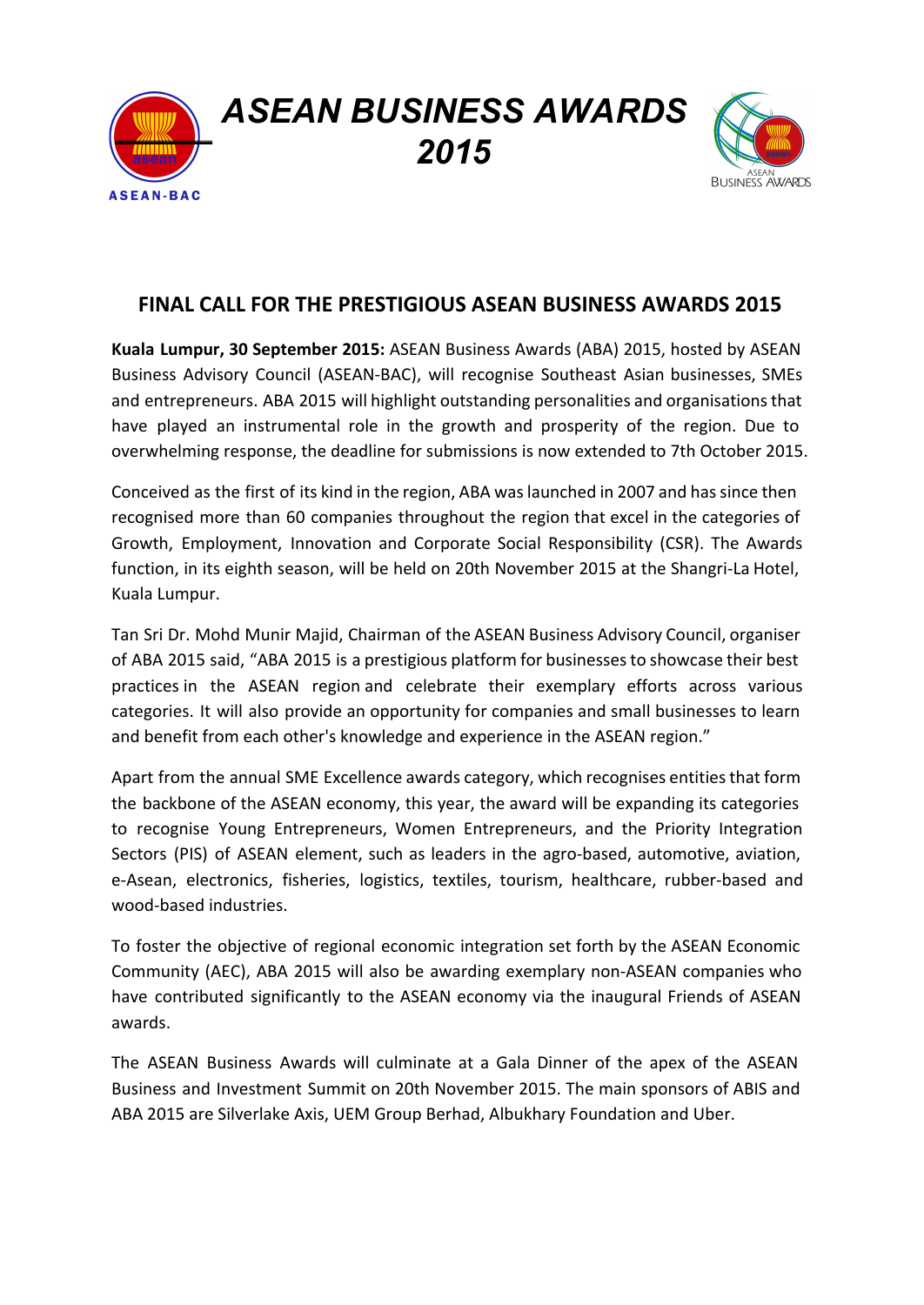*ASEAN BUSINESS AWARDS 2015*



To apply, visit [www.abis2015.com/asean-business-awards/.](http://www.abis2015.com/asean-business-awards/) The closing date for application is 7th October 2015.

For more information, please contact:

**ASEAN-BAC** 

**ASEAN-BAC Secretariat** 70 A, Jl. Sisingamangaraja, Jakarta 12110, Indonesia T: + 6221 726 2991 ext 491 | 722 0705 (DL) Email: [secretariat@asean-bac.org](mailto:secretariat@asean-bac.org) or [aseanbac@asean.org](mailto:aseanbac@asean.org)

**BDO Malaysia** Level 8, BDO @ Menara Centara, 360, Jalan Tuanku Abdul Rahman, 50100 Kuala Lumpur, Malaysia Phone: +60 3-2616 2888 Email: [bdo@bdo.my](mailto:bdo@bdo.my)

### **ASEAN-BAC Secretariat Malaysia**

Unit 9-1, 9th Floor, West Wing, Menara MATRADE, Jalan Khidmat Usaha, Off Jalan Duta, 50480 Kuala Lumpur, Malaysia

T: + 603 6211 2511 Email: [secretariat@aseanbex.com](mailto:secretariat@aseanbex.com)

### **Organized by ASEAN-BAC Our Strategic Partner**





#### **ABOUT ASEAN-BAC**

The ASEAN Business Advisory Council (ASEAN-BAC) was formed following a decision made by ASEAN Leaders at the 7<sup>th</sup> ASEAN Summit in April 2003 with the mandate to provide private sector feedback and guidance to boost ASEAN's efforts towards economic integration. The Council submits its annual recommendations for the consideration of the ASEAN Leaders. ASEAN BAC's members are appointed by the Ministers in charge, and comprise of high-level CEOs of companies from each member country.